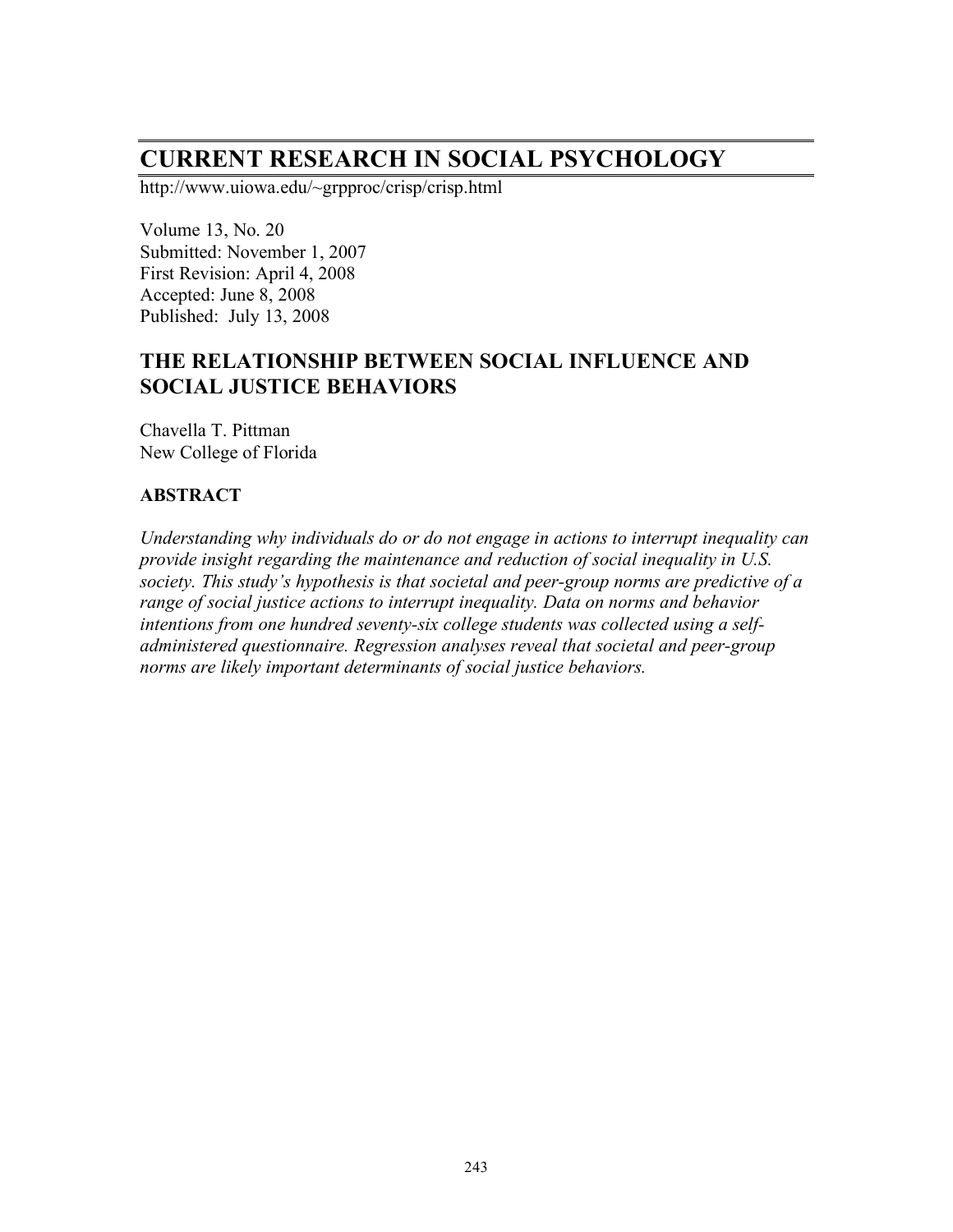#### **INTRODUCTION**

Why do people intervene to prevent social inequality? Why, for example, might someone protest when a book, newspaper article, television show, or other media forum perpetuates or reinforces a bias or prejudice? Understanding why individuals do or do not engage in actions to interrupt inequality can provide insight regarding the maintenance and reduction of social inequality in U.S. society.

I am interested in the effect of interpersonal *acts* (Essed 1991, 2001; Goffman 1959; West and Fenstermaker 1995) on social injustice rather than the effect of individual ideology or attitudes on social injustice. This article extends a small body of literature that uses norms (i.e., social influence) to understand behaviors that maintain or challenge social inequality. I argue that social influence theories should be used to identify factors (e.g., peer influence, group conformity, norms, situational cues) that impede or encourage a range of interpersonal social justice behaviors. This study supports this argument with the finding that norms influence a range of social justice behaviors.

#### **NORMS AND SOCIAL JUSTICE BEHAVIOR**

A small and recently growing body of literature shows that norms are a strong determinant of social justice behaviors (Crandall, Eshleman, and O'Brien 2002; Fendrich, 1967; LaPiere 1934; Madon, Guyll, and Smith 2005; Masser and Moffat 2006; Monteith, Deneen, and Tooman 1996; Munoz-Rojas, Falomir-Pichastor, and Leuenberger 2000). For example, Fendrich (1967) provides an excellent review of several studies in which group norms influenced raced behaviors of White individuals, such as avoidance, being photographed with a Black person, and participation in race riots against Blacks. Masser and Moffat's (2006) study illustrated that the manipulation of helping norms influenced whether or not individuals discriminated against homosexuals. Another study (Munoz-Rojas 2000) shows that individuals converge towards an in-group norm of discriminatory behavior. Norms were also predictive of how individuals reacted to hostile jokes about oppressed groups (Crandall, Eshelman and O'Brien 2002). These studies show that norms are an important factor in understanding social justice behaviors.

This study contributes to and expands this body of literature by examining the predictive ability of societal norms, peer-group norms, and the combined predictive ability of societal and peergroup norms on a range of social justice behaviors not examined in the previous studies. Specifically, I examine the relationship between norms regarding conflict, helping, promoting social values, the creative arts on college-student behaviors to promote social justice or challenge social injustice. The promotion behaviors include activities such as attending a cultural event or educating others about social injustice and challenging behaviors include activities such as refusing to participate in derogatory jokes or protesting in some form when media is racially biased. The present study confirms that the societal and peer-group norms that students adhere to are predictive of a range of their social justice behaviors.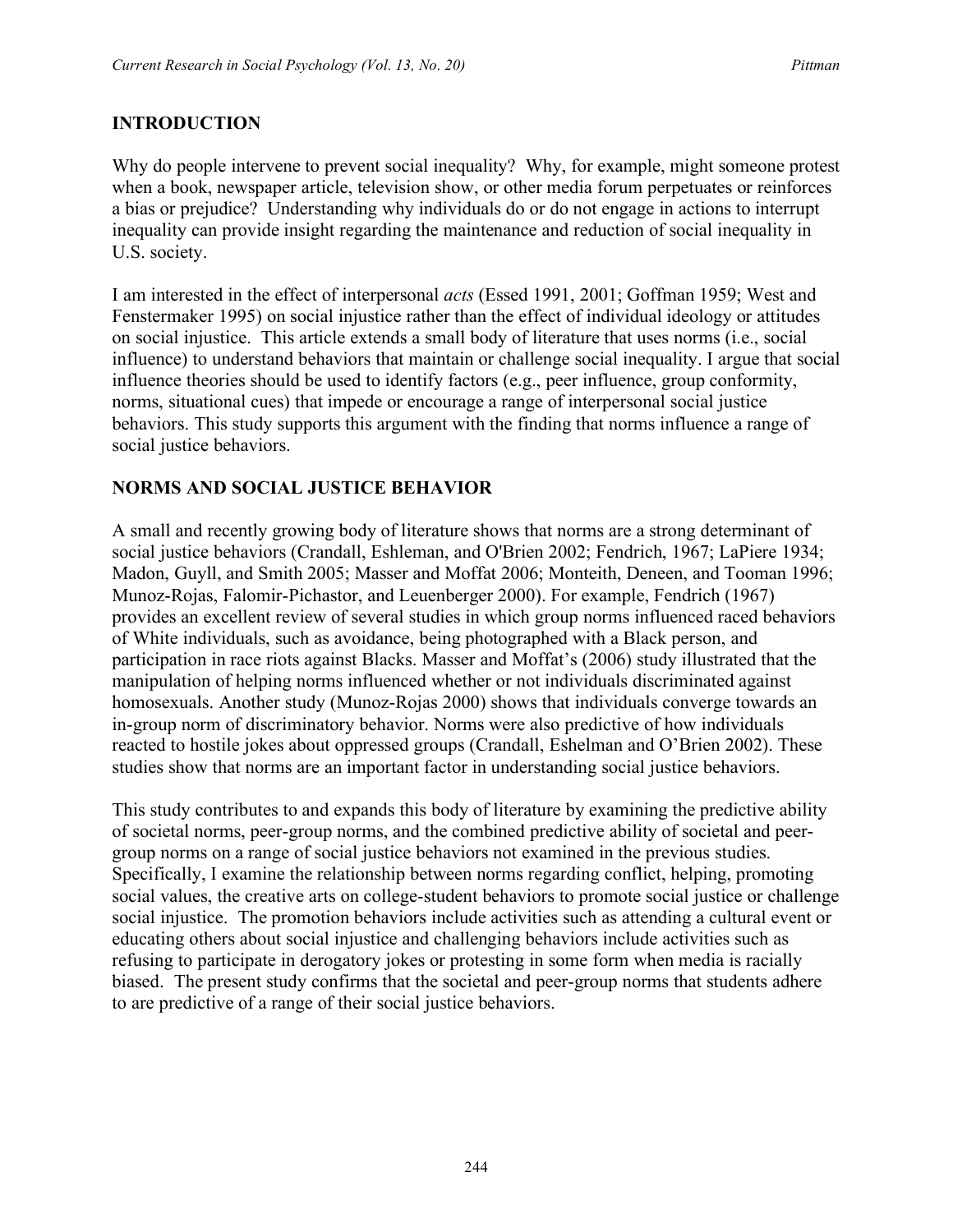#### **METHODS**

#### **Participants and Procedures**

The participants in the current study are undergraduate students who filled out a survey questionnaire on a variety of social issues and educational experiences. A total of 176 White undergraduate students from a large public Midwestern university were included. This sample was sixty percent female with an average age of twenty.

#### **Measures**

#### *Societal norms*

"Societal norms" refers to three independent variables that measure commitment to mainstream U.S. societal values. The variables are scaled measures derived by factor analysis. "Conflict is Negative" assesses whether an individual describes conflict as a negative occurrence (i.e., whether the individual devalues conflict). It is a generally reliable scale (alpha=.623) and includes items such as "I am afraid of conflicts when discussing social issues." "Being Helpful" assesses whether an individual values engaging in helpful activities. It has good reliability (alpha=.762) and includes valuing activities such as "Giving 3% or more of my income to help those in need." "Influence Social Values" assesses whether an individual values activities intended to influence social values in the U.S. It is reliable (alpha=.670) and includes valuing activities such as "influencing social values" and "developing a meaningful philosophy of life." Higher scores reflect increased commitment to the relevant societal value.

#### *Peer-group norms*

"Peer-group norms" refers to two independent variables that measure the effect of peer-group norms on a range of student activities. I argue that an individual's level of involvement reflects the values of her peer group. Two scaled items derive from a factor analysis of the intensity of sample students' involvement in campus activities. "Creative Social Action" reflects peer-group norms supportive of participation in artistic events and activities that promote social justice for women and LGBT communities. It is a reliable scale (alpha=.666) and includes activities such as those "oriented towards reducing violence against women." "Community Service" reflects peergroup norms supportive of participation in service activities. It is a reliable scale (alpha=.717) and includes valuing activities such as "community service not associated with courses." Higher scores reflect increased commitment to the relevant peer-group norm.

#### *Actions confronting social injustice*

"Actions confronting social injustice" refers to two dependent measures of an individual's confidence engaging in social justice actions. These two items derive from a factor analysis of actions to confront social injustice (Nagda 2004). "Individual Action" is a reliable scale (alpha=.746) that measures engagement in individual actions such as "challenging others on racial/ethnic/sexually derogatory comments." "Collective Action" is a reliable scale (alpha=.855) that measures engagement in collective actions such as "getting together with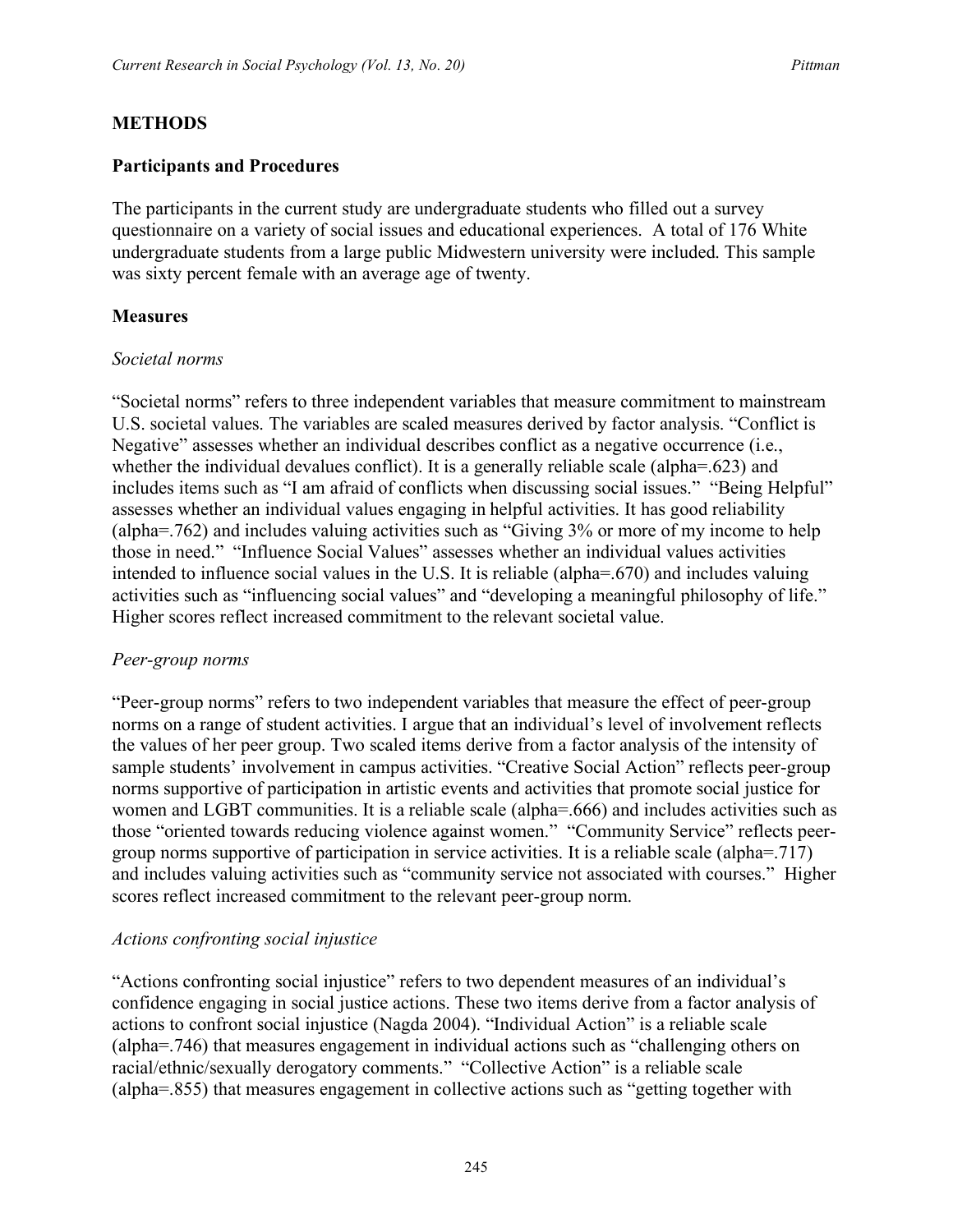others to challenge an unjust practice." Higher scores reflect increased confidence engaging in actions to confront social injustice.

#### *Actions promoting social justice*

"Actions promoting social justice" refers to three dependent measures that reflect an individual's interest in participating in social justice actions. These three measures are scaled items derived from a factor analysis of a range of social justice actions. "Political Action" captures activities reflecting organized political involvement. It is a reliable scale (alpha=.819) and includes actions such as "getting a group of students of color to support student government candidates." "Intergroup Action" reflects interpersonal efforts to increase social justice. It is a reliable scale (alpha=.788) that includes actions such as "facilitating an intergroup dialogue." "Cultural Action" measures engagement in cultural activities that promote social justice issues. It is a reliable scale (alpha=.779) that includes actions such as attending "a film on women's issues in the US." Higher scores reflect increased confidence engaging in actions to promote social justice.

### **Statistical Analyses**

I use OLS Multiple Regression to examine the ability of Societal Norms, Peer-group Norms, and Societal and Peer-group Norms combined to predict actions confronting social injustice and actions promoting social justice. I entered the Peer-group Norm measures into the regression models as squared transformed measures given their slightly positive skew. Otherwise, I tested and met all required assumptions for multiple regression analyses.

For the first set of analyses, I ran individual regressions for each block of independent variables on each social justice action variable (i.e., separate regressions for Societal Norms and for Peergroup norms on each social justice action variable). In the second set of analyses, I entered both blocks of independent measures sequentially into the same regression model to predict each individual social justice action measure (i.e., one regression for the combined effect of Societal Norms and Peer-group norms on each social justice action variable).

### **RESULTS AND DISCUSSION**

### **Societal Norms**

The model representing societal norms significantly predicted all of the social justice actions (see Table 1). Influencing Social Values was the most predictive of the societal norms, with significant positive relationships with all five of the social justice actions (see Table 1). For example, individuals committed to the societal norms of creating "equal opportunity" are more likely to challenge someone who tells a sexist joke. It is not surprising that Influencing Social Values was the most predictive societal norm, as it is more of an overall U.S. norm than those regarding conflict or being helpful. That is, the current culture of the United States overtly focuses on influencing the social values of its citizens (White 2003). A cultural focus on influencing social values holds especially true for the college students in this study. This is due to higher education's discourse and practice regarding citizenship/civic preparation. Much of this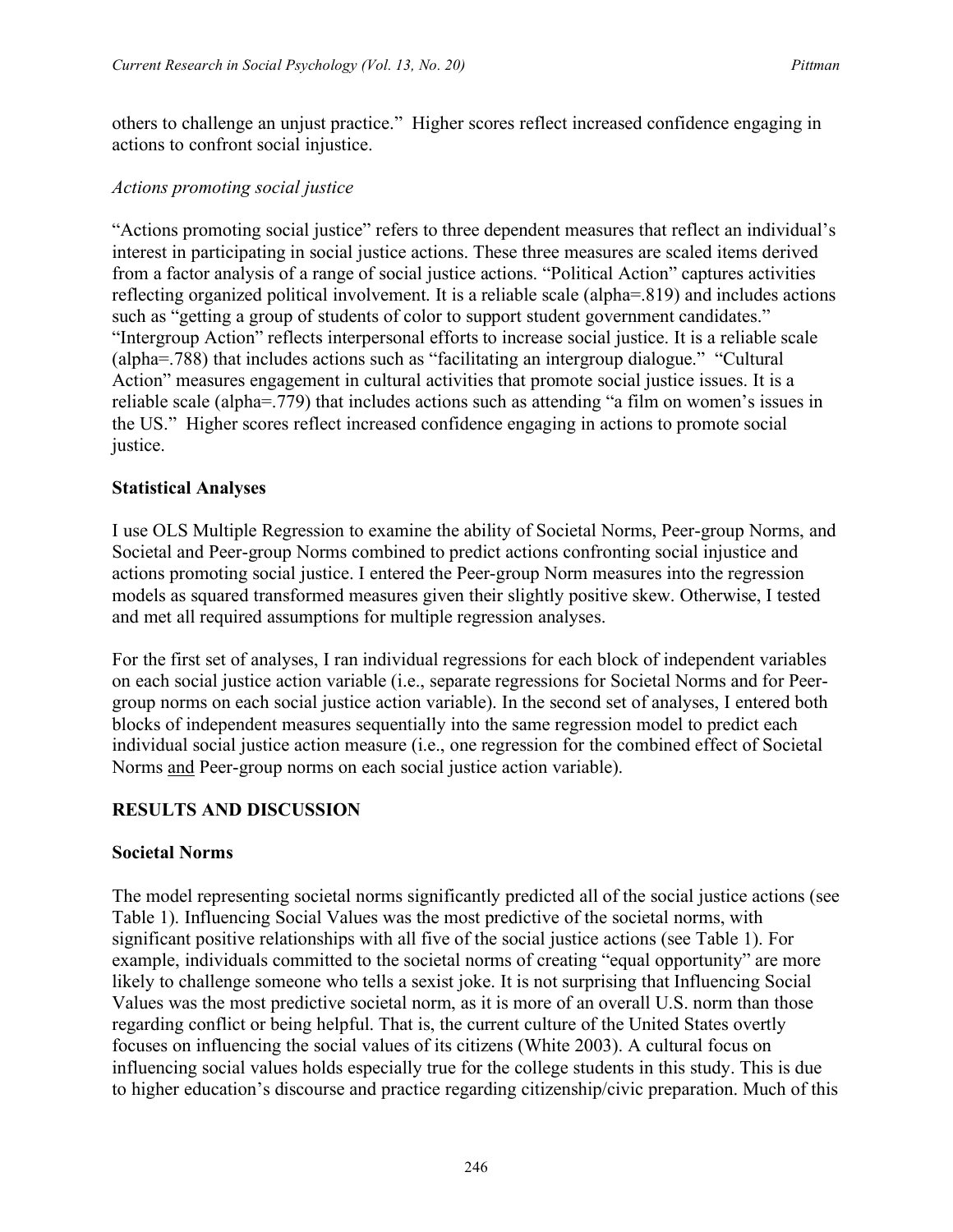preparation involves developing citizens who will become actively involved in influencing, shaping, and changing their country (Anderson, Avery, Pederson, Smith and Sullivan 1997; Brown and Drake 2006; Hamilton 2006; Hurtado 2007; Parker 2001).

The societal norm of Conflict is Negative had the least predictive power with two significant negative relationships with Individual Action to Challenge Social Injustice and Intergroup Actions to Promote Social Justice (see Table 1). That is, those who have a norm of conflict as negative were *less* likely to engage in actions such as refusing to participate in a derogatory joke or educating students about racism. Conflict is Negative had significant negative relationships with Individual Action to Confront Social Injustice and Intergroup Action to Promote Social Justice, the two most intimate social justice actions. Thus, individuals seeking to avoid conflict are less likely to engage in intimate social justice actions where an individual could most readily experience interpersonal conflict (Blake and Mouton 1964; Goldberg 2007; Rahim 1986; Schoeny, Warfield 2000).

|             | Individual |      | Collective |      | Political |      | Intergroup |      | Cultural |      |
|-------------|------------|------|------------|------|-----------|------|------------|------|----------|------|
| Predictor   | B          | S.E. | B          | S.E. | B         | S.E. | B          | S.E. | B        | S.E. |
|             |            |      |            |      |           |      |            |      |          |      |
| Conflict is | $-.303*$   | .085 | $-.239$    | .122 | $-.122$   | .092 | $-.307*$   | .099 | $-.096$  | .107 |
| Negative    |            |      |            |      |           |      |            |      |          |      |
| Being       | $.197*$    | .072 | .203       | .104 | $.271**$  | .079 | $.263*$    | .085 | $.373**$ | .091 |
| Helpful     |            |      |            |      |           |      |            |      |          |      |
| Influencing | .168~      | .078 | $.304*$    | .113 | $.222*$   | .086 | $.403**$   | .093 | $.265*$  | .100 |
| Social      |            |      |            |      |           |      |            |      |          |      |
| Values      |            |      |            |      |           |      |            |      |          |      |
| R squared   | .214       |      | .159       |      | .212      |      | .326       |      | .247     |      |
|             |            |      |            |      |           |      |            |      |          |      |

**Table 1. Societal Norms Predicting Social Justice Actions**

\*\*p $< 001$ , \*p $< 01$ , ~p $< 05$ 

### **Peer-group Norms**

The model representing peer-group norms significantly predicted all of the social justice behaviors (see Table 2). Creative Social Action was the most predictive peer-group norm, with significant relationships with all of the social justice actions (See Table 2). That is, those individuals who are highly involved with the performing arts and media are more likely to participate in all five types of social justice actions. Intense involvement with the media and systematically oppressed groups might produce a higher awareness of oppression and a behavior norm to act in opposition to it (Larson 2006; McClelland and Linnander 2006).

It was initially surprising that a peer-group norm of Community Service actions was not significantly related to more social justice actions. Upon second thought, however, it seemed possible that those who have community service norms may be unaware of structural inequality. That is, the norm might inform engaging in individual acts such as volunteering while not connecting issues of social injustice to the broader structural level (Adams, O'Brien, and Nelson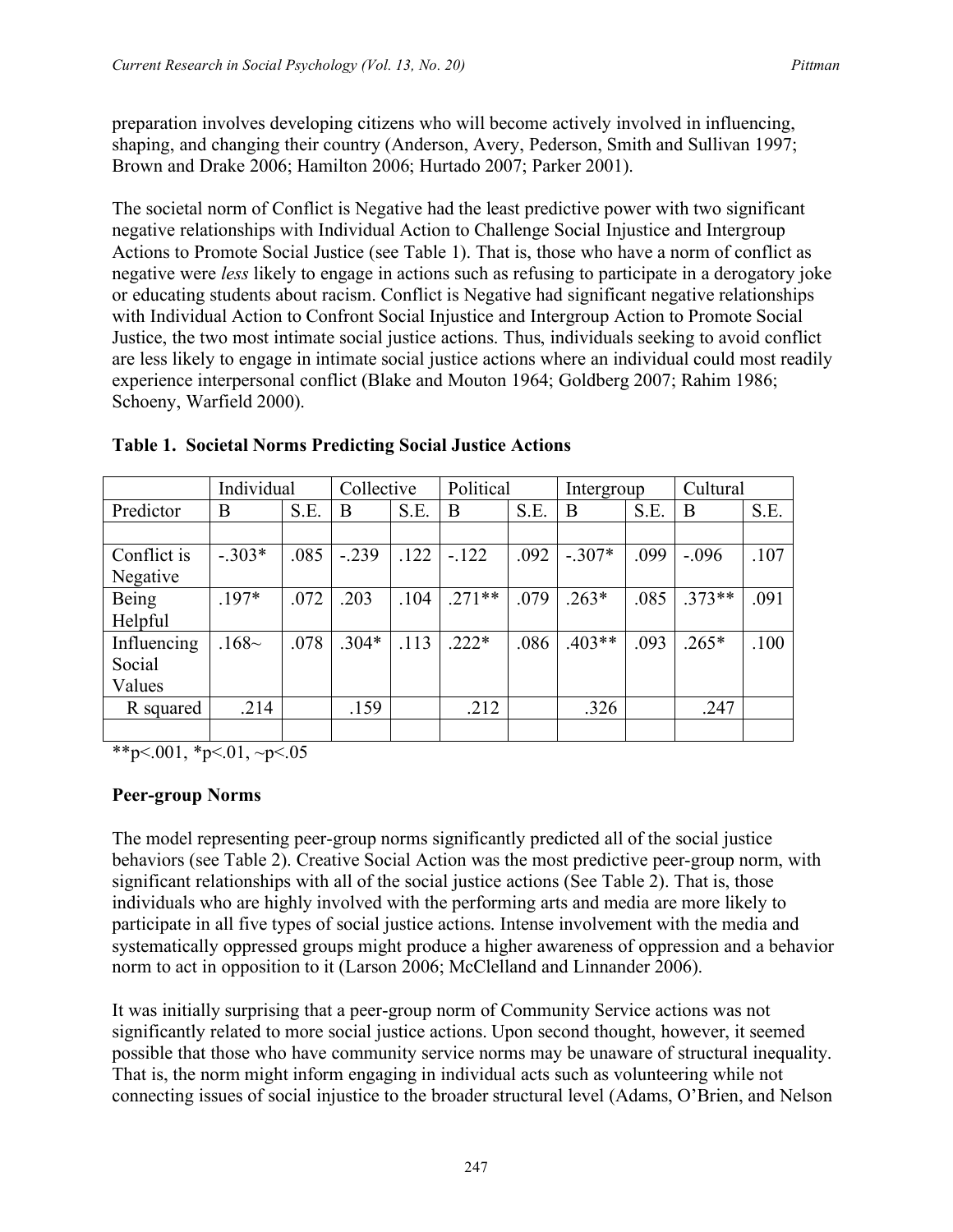2006; Larson and Allen 2006; Lopez, Gurin, Nagda 1998). In contrast to the peer-group norm of Community Service, Creative Social Action was predictive of all of the social justice actions.

|                 | Individual |      | Collective |      | Political |      | Intergroup |      | Cultural |      |
|-----------------|------------|------|------------|------|-----------|------|------------|------|----------|------|
| Predictor       | B          | S.E. | B          | S.E. | B         | S.E. | B          | S.E. | B        | S.E. |
|                 |            |      |            |      |           |      |            |      |          |      |
| Creative Social | $.072**$   | .021 | $.087*$    | .030 | $.098**$  | .022 | $.126**$   | .025 | $.103**$ | .026 |
| Action          |            |      |            |      |           |      |            |      |          |      |
| Community       | .202       | .173 | .378       | .242 | .304      | .184 | $.455\sim$ | .208 | $.624*$  | .212 |
| Service         |            |      |            |      |           |      |            |      |          |      |
| R squared       | .105       |      | .096       |      | .165      |      | .212       |      | .196     |      |
|                 |            |      |            |      |           |      |            |      |          |      |

#### **Table 2. Peer-group Norms Predicting Social Justice Actions**

\*\*p $< 001$ , \*p $< 01$ , ~p $< 05$ 

### **CONCLUSION**

Societal norms explain sixteen to thirty-three percent of the variance in social justice actions while peer-group norms account for ten to twenty-one percent. The model that included both types of norms accounted for twenty-five to sixty-seven percent of the variance in social justice actions. Given the high amount of variance explained by norms, they are likely important determinants of behaviors used to challenge social inequality.

Thus, my findings support my assertion that acts used to interrupt social inequality can be understood using social influence concepts and theories. My findings suggest that norms are a useful lens with which to understand such behaviors. Many of the interpersonal interventions intended to reduce inequality focus on changing individual attitudes despite a lack of attitudebehavior correspondence (Ajzen and Fishbein 1977; Bobo and Kluegel 1993; Bonilla-Silva 2006; Kraus 1995; Horvath and Ryan 2003; Konrad and Hartmann 2001; La Piere 1934; Liska 1985; Merton 1949; Schuman and Johnson, 1976; Williams, Jackson, Brown, Torres, Forman, and Brown 1999). My findings suggest that interventions that change norms might prove more effective at provoking interpersonal acts that challenge and reduce social inequality.

A limitation of this study is that the research design measured behavior intentions instead of reports of behavior or observations of behavior. That is, the predictions of intended behaviors might be less reliable than reports or observations of what respondents have already done. It is also possible that targeted questioning about reported behaviors could reveal the directionality of the relationship between social justice actions and perceptions of norms. Future studies could improve upon the current design by measuring reports and observations rather than intentions.

The theoretical and social implications of my findings suggest two directions for future research. First, future research and theory should focus explicitly upon the processes by which social influence (e.g., norms, situational cues) results in social justice behaviors. Second, social scientists should use these theories and research findings to design effective practices to reduce social injustice. These practices should look to incorporate strategies that rely upon social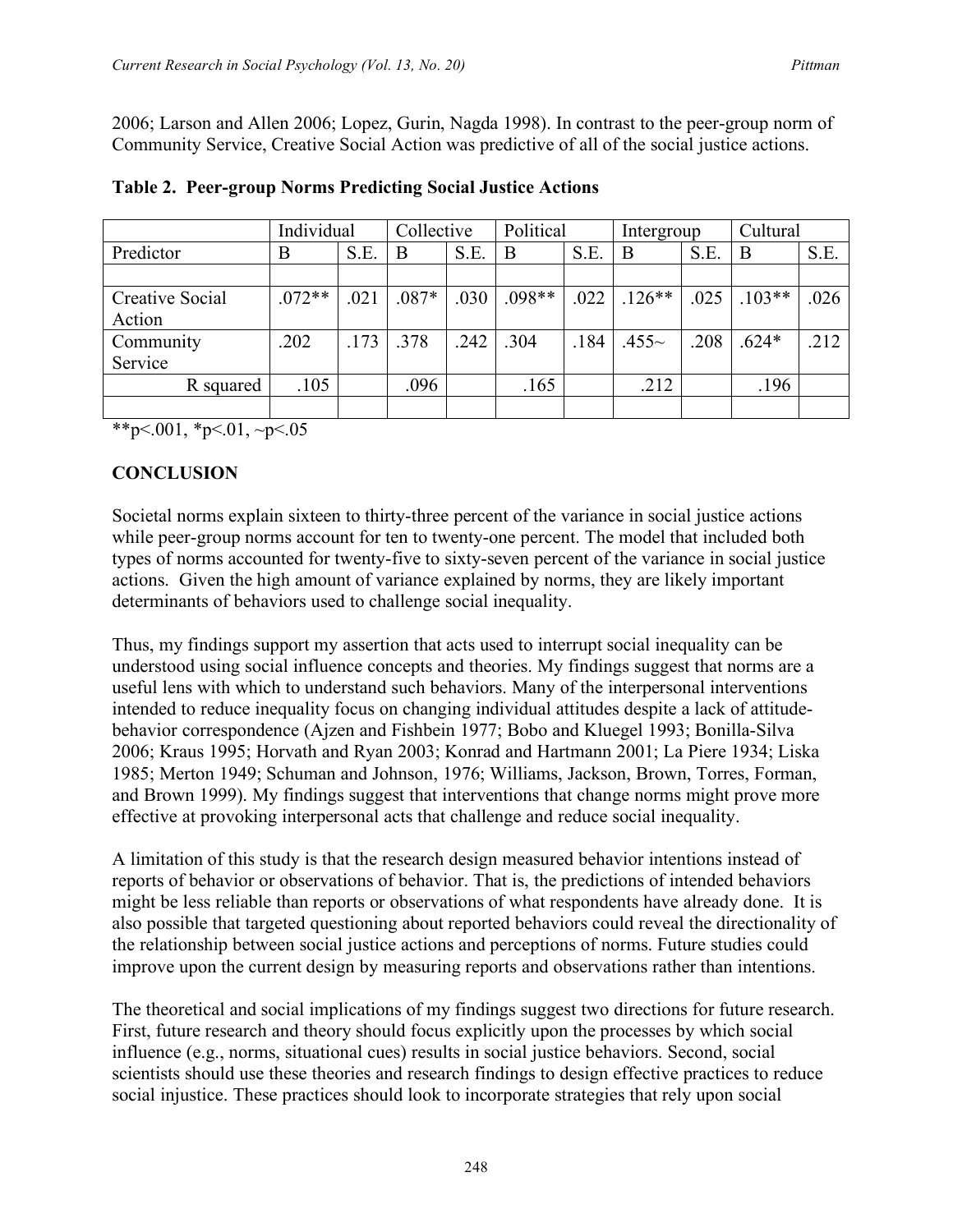influence concepts such as norms. My findings further and add support to the growing body of research that focuses on the power of social influences to explain social justice behaviors.

### **REFERENCES**

Adams, G., L. O'Brien, and J. Nelson. 2006. "Perceptions of racism in Hurricane Katrina: A liberation psychology analysis." Analyses *of Social Issues and Public Policy* 6:215-235.

Ajzen, I. and M. Fishebin. 1977. "Attitude-behavior relations: A theoretical analysis and review of empirical research." Psychological Bulletin 84:888-918.

Anderson, C., P.G. Avery, P.V Pederson, E.S. Smith, and J.L. Sullivan. 1997. "Divergent perspectives on citizenship education: A Q-method study and survey of social studies teachers." *American Educational Research Journal* 34:333-364.

Avery, Alison, J. Chase, and L. Johansson. 2007. "America's changing attitudes toward homosexuality, civil unions, and same-gender marriage: 1977-2004." Social Work 52:71-9.

Beatty, A., M. Syzdek, and A. Bakkum. 2006. "The Saint John's experience project: Challenging men's perception of normative gender role conflict." *Journal of Men's Studies* 14:322-336.

Beeghley, L., E.W. Bock, and J.K. Cochran. 1990. "Religious change and alcohol use: an application of reference group and socialization theory." *Sociological Forum* 5:261-278.

Blake, R.R. and J.S. Mouton. 1964. *The managerial grid*. Houston, TX: Gulf.

Bobo, Lawrence, James R. Kluegel, and R.A. Smith. 1997. "Laissez-faire Racism: The Crystalization of a Kinder, Gentler, Antiblack Ideology." Pp. 15-42. *Racial Attitudes in the 1990s: Continuity and Change*. Steven A. Tuch and Jack K. Martin (editors). Westport, Connecticut: Praeger.

Bobo, L. and J.R. Kluegel. 1993. "Opposition to race-targeting: self-interest, stratification ideology, or racial attitudes?" *American Sociological Review* 58:443-464.

Bonilla-Silva, E. 2006. *Racism without Racists: Color-Blind Racism and the Persistence of Racial Inequality in the United States*, Lanham, Maryland: Rowman and Littlefield.

Bonilla-Silva, E. 1996. "Rethinking racism: Toward a structural interpretation." *American Sociological Review* 62:465– 80.

Brewster, K. and I. Padavic. 2000. "Change in gender-ideology, 1977–1996: The contributions of intracohort change and population turnover." *Journal of Marriage and Family* 62:477-487.

Brown, S.D., and F.D. Drake. 2006. "History in education for citizenship in a democracy." *International Journal of Social Education* 20:13-34.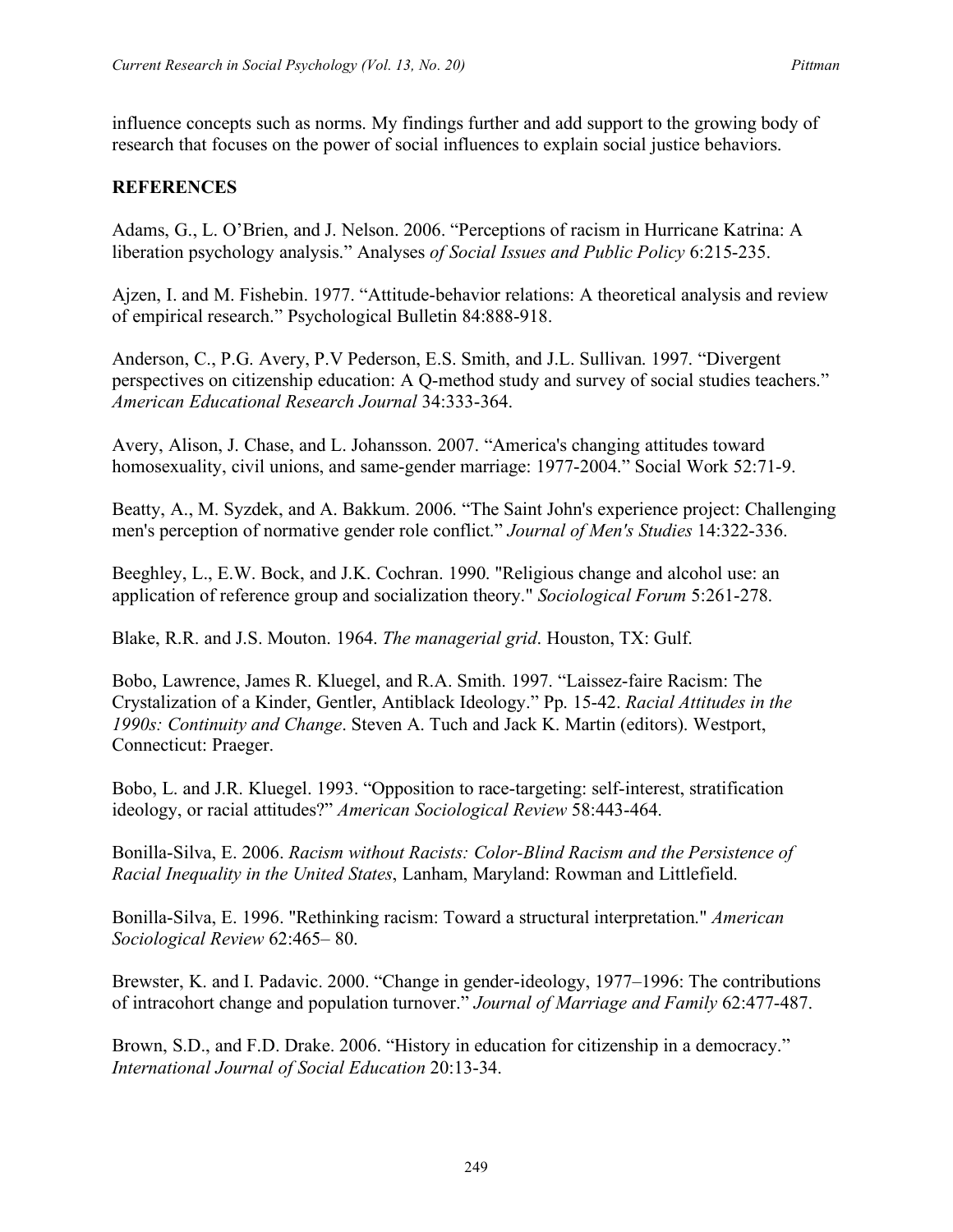Cialdini, Robert B. and Melanie R. Trost. 1998. "Social influence: Social norms, conformity, and compliance." Pp. 151-192 in *The Handbook of Social Psychology*, edited by D. Gilbert, Susan Fisk, and Gardner Lindzey. New York, NY: McGraw-Hill.

Crandall, C., A. Eshleman, and L. O'Brien. 2002. "Social norms and the expression and suppression of prejudice: The struggle for internalization." *Journal of Personality and Social Psychology* 82:359-378.

Fendrich, J.M. 1967. "Perceived reference group support: Racial attitudes and overt behavior." *American Sociological Review* 32:960-970.

Ferree, M. and E.J. Hall. 1996. "Rethinking stratification from a feminist perspective: Gender, race, and class in mainstream textbooks." *American Sociological Review* 61:929-950.

Goldberg, C.B. 2007. "The impact of training and conflict avoidance on responses to sexual harassment." *Psychology of Women Quarterly* 31:62–72.

Hamilton, L.H. 2006. "Civic education and the common good." *International Journal of Social Education* 20:141-146.

Horvath, M and A.M. Ryan. 2003. "Antecedents and potential moderators of the relationship between attitudes and hiring discrimination on the basis of sexual orientation." *Sex Roles* 48:115- 30.

Hurtado, S. 2007. "Linking diversity with the educational and civic missions of higher education." *The Review of Higher Education* 30:185-196.

Konrad, A.M and L. Hartmann. 2001. "Gender differences in attitudes toward affirmative action programs in Australia: Effects of beliefs, interests, and attitudes toward women." *Sex Roles* 45:415-32.

Kraus, S.J. 1995. "Attitudes and the prediction of behavior: A meta-analysis of the empirical literature." *Personality and Social Psychology Bulletin* 21:58-76.

LaPiere, R.T. 1934. "Attitudes versus actions." *Social Forces* 13:230-237.

Larson, G. and H. Allen. 2006. "Conscientization: the experience of Canadian social work students in Mexico." *International Social Work* 49:507-518.

Liska, A. 1984. "A critical examination of the causal structure of the Fishbein-Ajzen attitudebehavior model." *Social psychology quarterly* 47:61-74.

Lopez, G., P. Gurin, and B.A. Nagda. 1998. "Education and understanding structural causes for group inequalities." *Political Psychology* 19:305-329.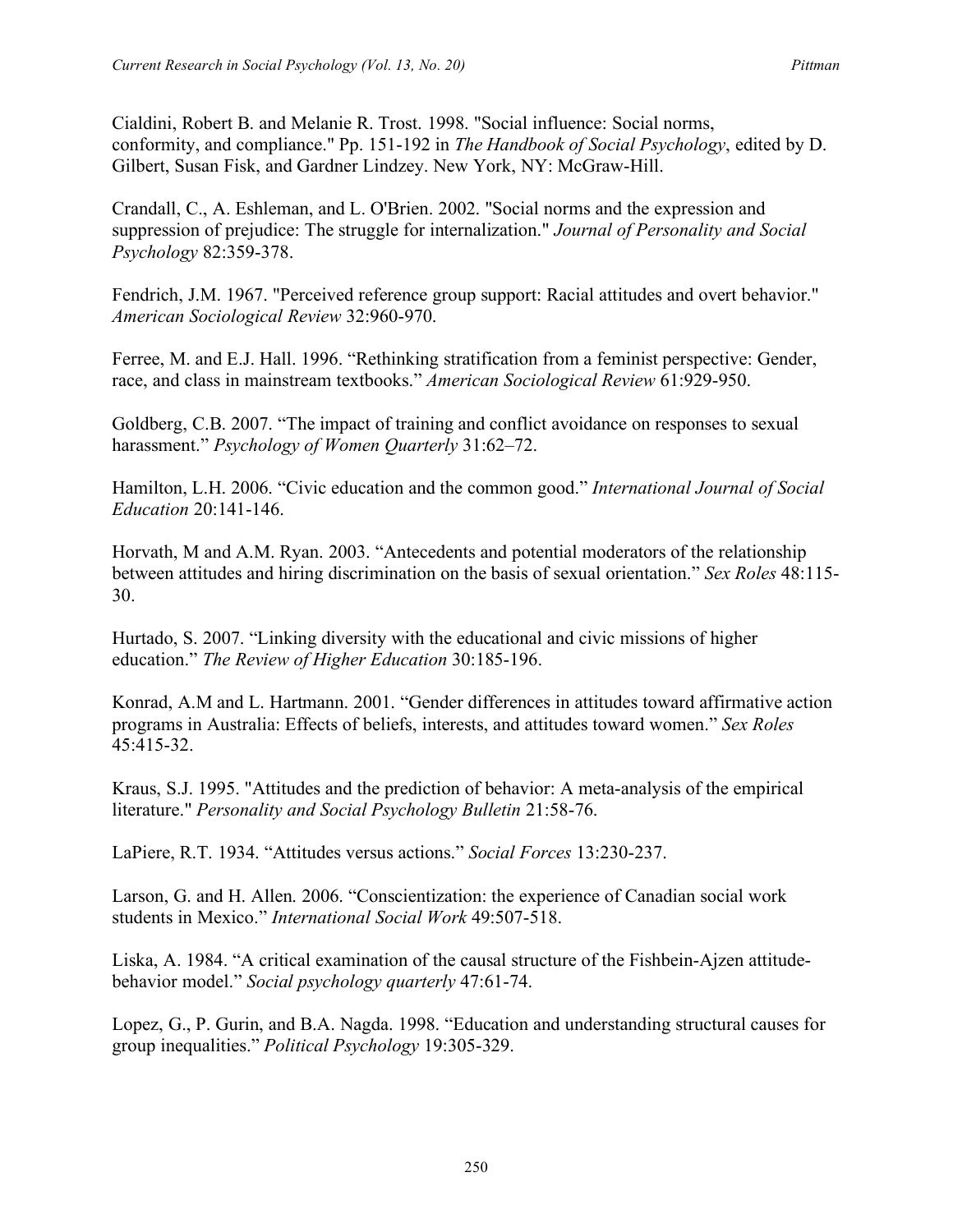Madon, S., M. Guyll, and A. Smith. 2005. "Social norms regarding protected status and threat reactions to the stigmatized." *Journal of Applied Social Psychology* 35:572-602.

Mason, K.O and Yu-Hsia Lu. 1988. "Attitudes toward women's familial roles: Changes in the United States 1977-1985." *Gender and Society* 2:39-57.

Mason, K.O., J.L. Czajka, and S. Arber. 1976. "Change in U.S. women's sex-role attitudes, 1964-1974." *American Sociological Review* 41:573-596.

Masser, B. and K.B. Moffat. 2006. "With friends like these. . . The role of prejudice and situational norms on discriminatory helping behavior." *Journal of Homosexuality* 50:121-138.

Maxwell, Kimberly A. 2002. "Friends: The role of peer influence across adolescent risk behaviors." *Journal of Youth and Adolescence* 31:267-277.

McClelland, K. and E. Linnander. 2006. "The role of contact and information in racial attitude change among white college students." *Sociological Inquiry* 76:81–115.

Merton, R.K. 1949. "Discrimination and the American Creed." Pp. 99-128 in R.M. MacIver (ed.), *Discrimination and National Welfare*. New York: Harper and Brothers.

Meyers, R., J. Berdahl, and D. Brashers. 2005. "Understanding groups from a feminist perspective." Pp. 241-276 in *Theories of small groups: Interdisciplinary perspectives*, edited by M. Poole and A. Hollingshead. Thousand Oaks, CA, US: Sage Publications, Inc.

Monteith, M., N. Deneen, and G. Tooman. 1996. "The effect of social norm activation on the expression of opinions concerning gay men and blacks." *Basic and Applied Social Psychology* 18:267-288.

Munoz-Rojas, D., J.M. Falomir-Pichastor, and S. Leuenberger. 2000. "Normative discrepancies and social discrimination changes in an experimental group setting." *Revue Internationale De Pscyhologie Sociale* 13:7-40.

Nagda, B., C. Kim, and Y. Truelove. 2004. "Learning about difference, learning with others, learning to transgress." *Journal of Social Issues* 60:195-214.

Nygreen, K. 2006. "Reproducing or challenging power in the questions we ask and the methods we use: A framework for activist research in urban education." *Urban Review* 38:1-26.

Pager, Devah and L. Quillian. 2005. "Walking the talk? What employers say versus what they do." *American Sociological Review* 70:355-380.

Parker, W. C. 2001. "Educating democratic citizens: A broad view." *Theory into Practice* 40:6- 13.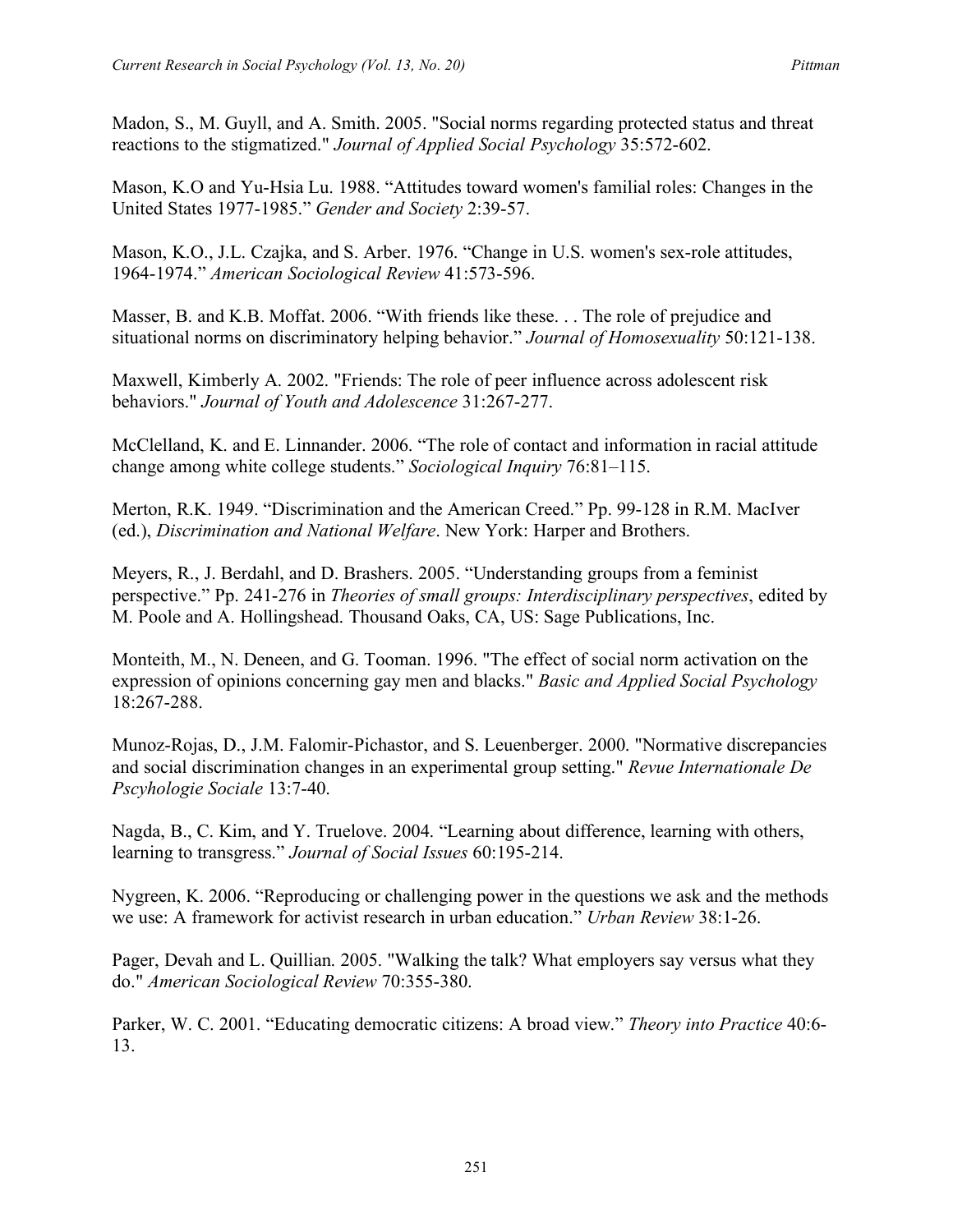Rahim, M. A. 1986. "Referent role and styles of handling interpersonal conflict." *Journal of Social Psychology* 126:79–86.

Ross, L. and R.E. Nisbett. 1991. *The Person And The Situation: Perspectives Of Social Psychology*. New York, NY: McGraw-Hill Inc.

Schuman, H. and M.P. Johnson. 1976. "Attitudes and behaviors." *Annual Review of Sociology*:161-207.

Schuman, Howard, Charlotte Steeh, Lawrence Bobo, and Maria Krysan. 1997. *Racial Attitudes in America. Trends and Interpretations.* Revised Edition*.* Harvard University Press.

Schoeny, M. and Wallace Warfield. 2000. "Reconnecting systems maintenance with social justice: A critical role for conflict resolution negotiation." *Negotiation Journal* 16 :253-268.

Thomas, K.W. and R.H. Kilmann. 1974. *Thomas-Kilmann Conflict Mode Instrument*. Tuxedo, NY: XICOM.

White, J.K. 2003. *The Values Divide American Politics And Culture In Transition*. New York: Chatham House Publishers/Seven Bridges Press.

Williams, D.R., J.S. Jackson, T.N. Brown, M. Torres, T.A. Forman, and K. Brown. 1999. "Traditional and contemporary prejudice and urban whites' support for affirmative action and government help." *Social Problems* 46:503-527.

# **APPENDIX**

# **INDEPENDENT MEASURES**

### **Societal Norms**

*Conflict is Negative (*alpha=.623 standardized alpha=.632)

- I am afraid of conflicts when discussing social issues.
- Since coming to college I have learned that the best thing is to avoid conflict.
- Since coming to college I have learned that conflict rarely has constructive consequences

*Being Helpful* **(**alpha=.762 standardized alpha=.769)

- Becoming involved in activities to improve my community
- Volunteering my time to people in need
- Giving 3% or more of my income to help those in need
- Finding a career that is helpful to others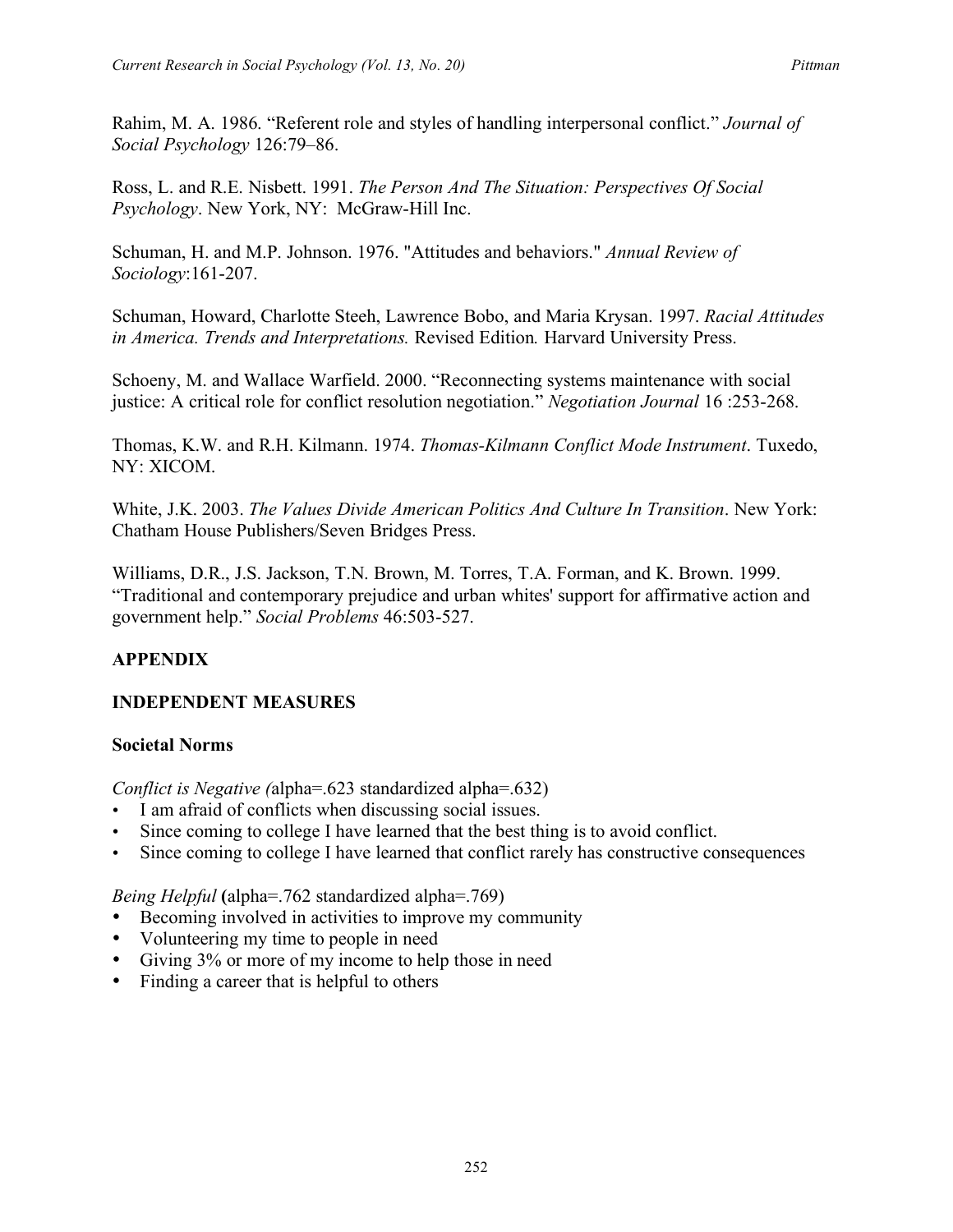*Influencing Social Value* **(**alpha=.670 standardized alpha=.672)

- Working toward equal opportunity for all US citizens
- Developing a meaningful philosophy of life
- Influencing the political structure
- Influencing social values

### **Peer-group norms**

*Creative Social Action* **(**alpha=.666 standardized alpha=.682)

- Arts performances and activities
- Media activities (e.g., film, newspapers)
- Activities oriented toward reducing violence against women
- Activities to improve conditions for gay/lesbian or bisexual students

*Community Service* **(**alpha=.717 standardized alpha=.721)

- Community service organization
- Alternative spring breaks community service projects
- Community service not associated with courses

### **DEPENDENT MEASURES**

### **Actions to Challenge Social Injustice**

*Individual action* scale (alpha=.746 standardized alpha=.746):

- Challenge others on racial/ethnic/sexually derogatory comments
- Refuse to participate in jokes that are derogatory to any group
- Reinforce others for behaviors that support cultural diversity
- Make efforts to educate myself about other groups (e.g., other ethnic groups, gender, or sexual orientations)
- Make efforts to get to know individuals from diverse backgrounds

*Collective action* scale (alpha=.855 standardized alpha=.858):

- Call, write or in some way protest when a book, newspaper, television show or some branch of media perpetuates or reinforces a bias or prejudice
- Get together with others to challenge an unjust practice
- Join an organization that takes action toward justice
- Organize an educational forum to inform others about social injustice